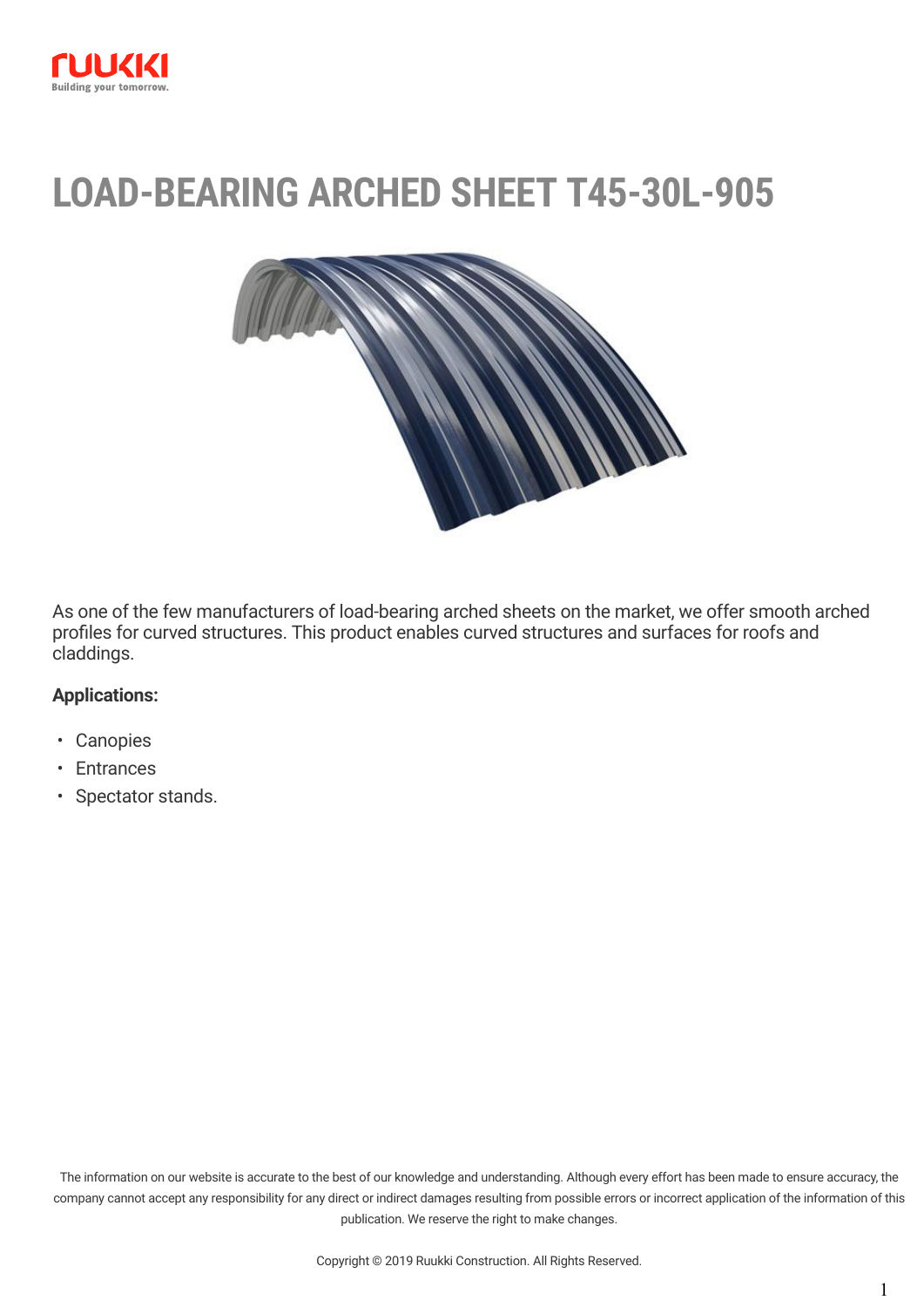## **PROPERTIES**



| <b>Model name</b>      | Load-Bearing Arched Sheet T45-30L-905                                                    |
|------------------------|------------------------------------------------------------------------------------------|
| <b>Product code</b>    | T45-30L-905                                                                              |
| <b>Height</b>          | 44 mm                                                                                    |
| <b>Width of valley</b> | 60 mm                                                                                    |
| Width of crown         | 30 mm                                                                                    |
| <b>Effective width</b> | 905 mm                                                                                   |
| Minimum length         | 2800 mm                                                                                  |
| <b>Maximum Length</b>  | 15000 mm                                                                                 |
| <b>Quality control</b> | Factory production control according to EN 1090-1<br>and EN 1090-4                       |
| <b>Tolerances</b>      | Dimensions and shape according to EN 1090-4,<br>material thickness according to EN 10143 |
| <b>CE Marking</b>      | EN1090-1                                                                                 |
| <b>Execution class</b> | EXC1, EXC2                                                                               |

#### **MINIMUM RADIUS**

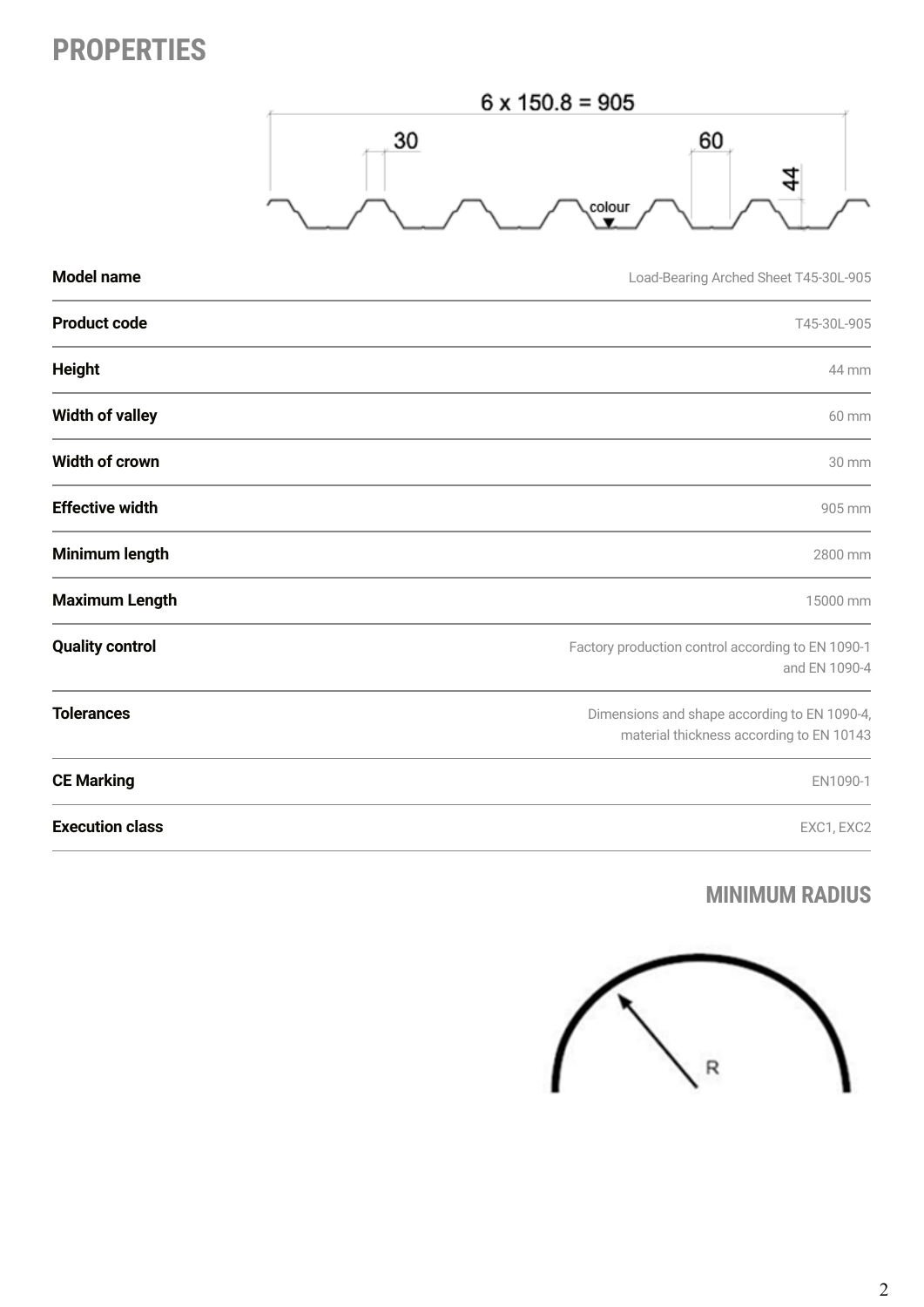| Material thickness (mm) | Rmin (mm) |
|-------------------------|-----------|
| 0.7                     | 17500     |
| 0.9                     | 5500      |

## **MATERIALS**

| Material<br>thickness (mm) | Steel grade | Zinc $(g/m^2)$ | Surface<br>treatment | Corrosion<br>class, interior | Corrosion<br>class, exterior | Colours                    | Weight $(kg/m2)$ |
|----------------------------|-------------|----------------|----------------------|------------------------------|------------------------------|----------------------------|------------------|
| 0.7                        | S350        | Z275           | Galvanized           | C <sub>2</sub>               |                              | $\overline{\phantom{a}}$   | 7.59             |
| 0.7                        | S350        | Z275           | Polyester 25         | C <sub>3</sub>               | C <sub>3</sub>               | <b>RR20</b>                | 7.59             |
| 0.7                        | S350        | Z275           | GreenCoat<br>Pural   |                              | C4                           | RR21, RR23,<br><b>RR33</b> | 7.59             |
| 0.9                        | S350        | Z275           | Galvanized           | C2                           |                              | $\overline{\phantom{a}}$   | 9.76             |
| 0.9                        | S350        | Z275           | Polyester 25         | C <sub>3</sub>               | C <sub>3</sub>               | <b>RR20</b>                | 9.76             |

Note: The reverse sides of the colour coated sheets are painted as standard with 2-layer grey backside coating

### **PROTECTION AGAINST CORROSION**

Environment Coating

Interior applications in environments with corrosivity category C1, C2 according to EN ISO 12944-2 standard and A1, A2 according to EN 10169 standard

Interior applications in environments with corrosivity category C1, C2, C3 according to EN ISO 12944-2 standard and A1, A2, A3 according to EN 10169 standard

Steel sheets with zinc coating of 100  $g/m^2$  and with polyester coating SP 15, thickness 15 μm

Steel sheets with zinc coating of 275 g/m<sup>2</sup> and with polyester coating SP 25, thickness 25 μm

### **PERFORATION PERFORATION**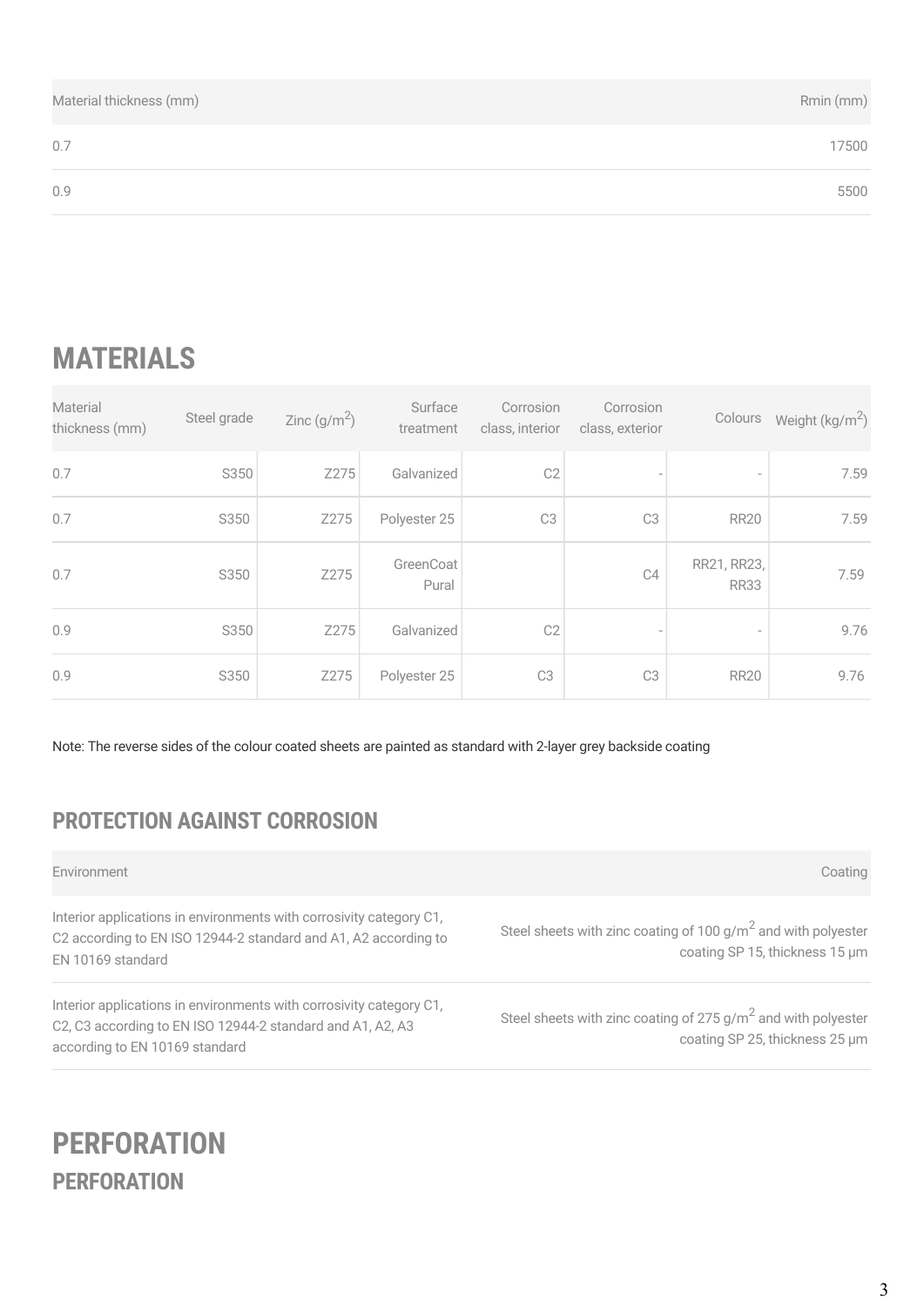Standard degree of perforation (within the area perforated) is 15%. Perforations are 3 mm in diameter and their arrangement is based on an equilateral triangle with a side of 7.4 mm.



*Perforation pattern Rv 3.0 - 7.4; degree of perforation = 15% within the area perforated.*

#### **CORROSION RESISTANCE**

Perforated trapezoidal profiles ought to be applied in accordance with technical specifications draw up to comply with obligatory standards, building regulations and assembly instructions.

Due to requirement regarding corrosion resistance perforated steel sheets may be applied only indoors and as follows: Galvanized steel sheets with zinc coating 100 g/m<sup>2</sup> fand organic coating SP 15 (polyester 15 µm) or Galvanized steel sheets with zinc coating 275 g/m<sup>2</sup> fand organic coating SP 25 (polyester 25 µm) - in corroding medium C1 and C2 as per EN ISO 12944.

#### **LOAD BEARING PROFILE APPLICATION**

Load bearing profiles are usually applied in multi layer roofing constructions. Web perforation leads to decreased strength parameters in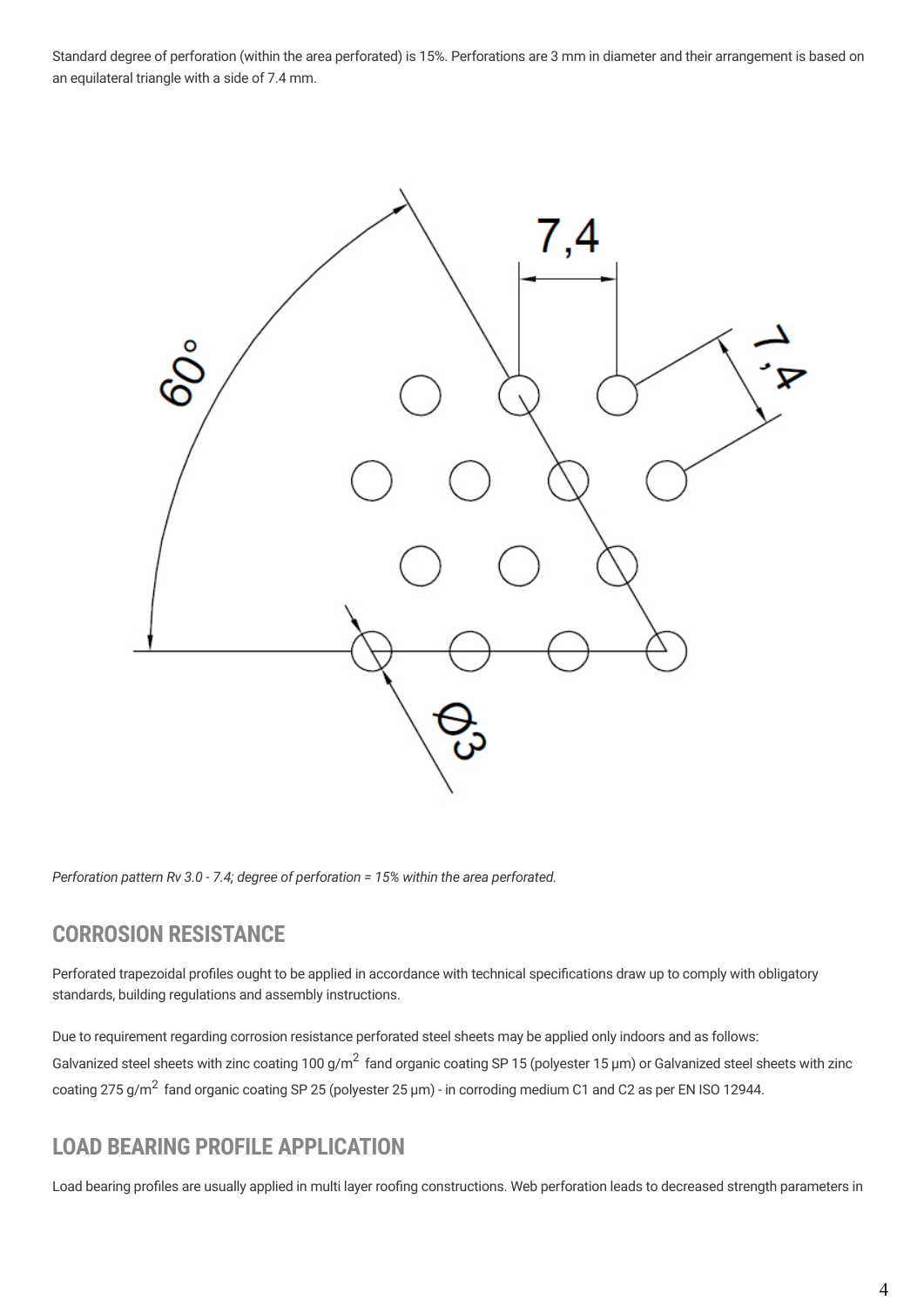the case of load bearing trapezoidal sheets. Use of Poimu software is recommended when determining the load capacity of perforated profiles: this software enables trapezoidal sheets within a structure to be dimensioned and optimized. For more information on Poimu visit software center and [download Poimu](http://software.ruukki.com/PublishedService?file=page&pageID=9&itemcode=1-1-3-1).

Sound absorption is similar to all profiles. However, small differences in sound insulation may occur dependent on profile height.

### **LOW PROFILE APPLICATION**

Acoustic profiled sheets have their whole surface perforated uniformly and are applied as interior facings of multi layer wall constructions and ceilings. They are characterized by a high sound insulation coefficient (150 - 4000 Hz). Application of perforated trapezoidal profiles results in improved acoustic conditions in such buildings as canteens and sports or production halls. Regulation of reverberation time is also possible through application of an appropriate quantity of perforated sheets in ration to non-perforated sheets.

#### **ACOUSTIC ABSORPTION COEFFICIENT, ABSORPTION CLASS**

Acoustic absorption coefficient αs was determined on the basis of ISO 354:2003. Absorption class was determined on the basis of EN 11654:1997.

Tables 1 - 3 present acoustic absorption coefficients and absorption class for the relevant trapezoidal profiles and a construction corresponding to them. Specimens are names according to trapezoidal profile.

#### **TABLE 1. ABSORPTION COEFFICIENT AND CLASS FOR CONSTRUCTION**

#### Absorption coefficient at octave bands

| Specimen                                                                        | 63 Hz | 125 Hz | 250 Hz | 500 Hz   | 1000 Hz | 2000 Hz | 4000 Hz | Absorption<br>class |
|---------------------------------------------------------------------------------|-------|--------|--------|----------|---------|---------|---------|---------------------|
| <b>T20</b><br>- vapour<br>barrier<br>- rock wool<br>100mm<br>$-100$ kg/m $^{3}$ | 0.22  | 0.70   | 0.89   | 0.85     | 0.79    | 0.45    | 0.18    | $\mathsf D$         |
| T45<br>- vapour<br>barrier<br>- rock wool<br>100mm<br>$-100$ kg/m $^3$          | 0.25  | 0.73   | 0.93   | 0.89     | 0.84    | 0.48    | 0.18    | $\mathsf D$         |
| T130<br>- vapour<br>barrier<br>- rock wool<br>100mm<br>$-100$ kg/m $^3$         | 0.29  | 0.85   | 0.98   | $0.86\,$ | 0.35    | 0.21    | 0.09    | E                   |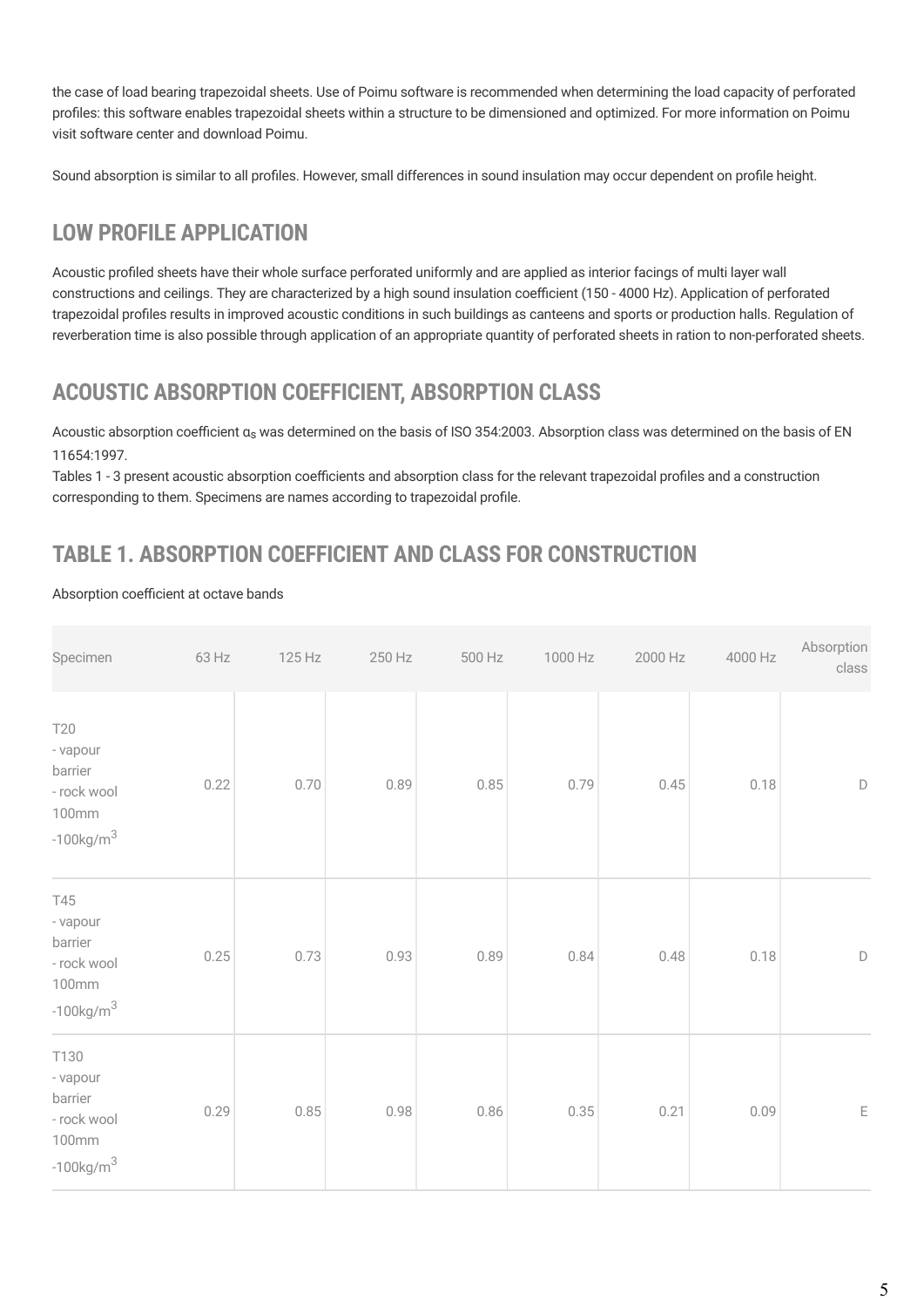| - rock wool<br><b>100mm</b><br>$-100$ kg/m $^{3}$ | 0.97<br>0.85<br>0.22<br>0.41<br>0.08<br>E |  | - vapour<br>barrier | 0.28 | 0.83 |  |  |  |  |  |
|---------------------------------------------------|-------------------------------------------|--|---------------------|------|------|--|--|--|--|--|
|---------------------------------------------------|-------------------------------------------|--|---------------------|------|------|--|--|--|--|--|

#### **TABLE 2. ABSORPTION COEFFICIENT AND CLASS FOR CONSTRUCTION**

Absorption coefficient at octave bands

| Specimen                                                                                                                         | 63 Hz | 125 Hz | 250 Hz | 500 Hz | 1000 Hz | 2000 Hz | 4000 Hz | Absorption<br>class |
|----------------------------------------------------------------------------------------------------------------------------------|-------|--------|--------|--------|---------|---------|---------|---------------------|
| <b>T20</b><br>- rock wool<br>100mm<br>$-100$ kg/m $^3$                                                                           | 0.18  | 0.74   | 0.94   | 0.92   | 0.93    | 0.94    | 0.82    | $\mathbb A$         |
| <b>T20</b><br>- sound<br>absorbing<br>mat 120g/m <sup>3</sup><br>- vapour<br>barrier<br>- rock wool<br>100mm<br>$-100$ kg/m $^3$ | 0.20  | 0.63   | 0.82   | 0.84   | 0.88    | 0.70    | 0.46    | $\mathbb{C}$        |
| T153<br>- rock wool<br><b>100mm</b><br>$-100$ kg/m $^3$                                                                          | 0.23  | 0.63   | 0.82   | 0.84   | 0.88    | 0.70    | 0.46    | $\mathbb C$         |
| T153<br>- sound<br>absorbing<br>mat $120$ g/m $^3$<br>- vapour<br>barrier<br>- rock wool<br>100mm<br>$-100$ kg/m $^3$            | 0.24  | 0.80   | 0.97   | 0.86   | 0.49    | 0.30    | 0.20    | D                   |
| T153<br>- sound                                                                                                                  | 0.05  | 0.20   | 0.54   | 0.79   | 0.44    | 0.31    | 0.24    | $\mathsf D$         |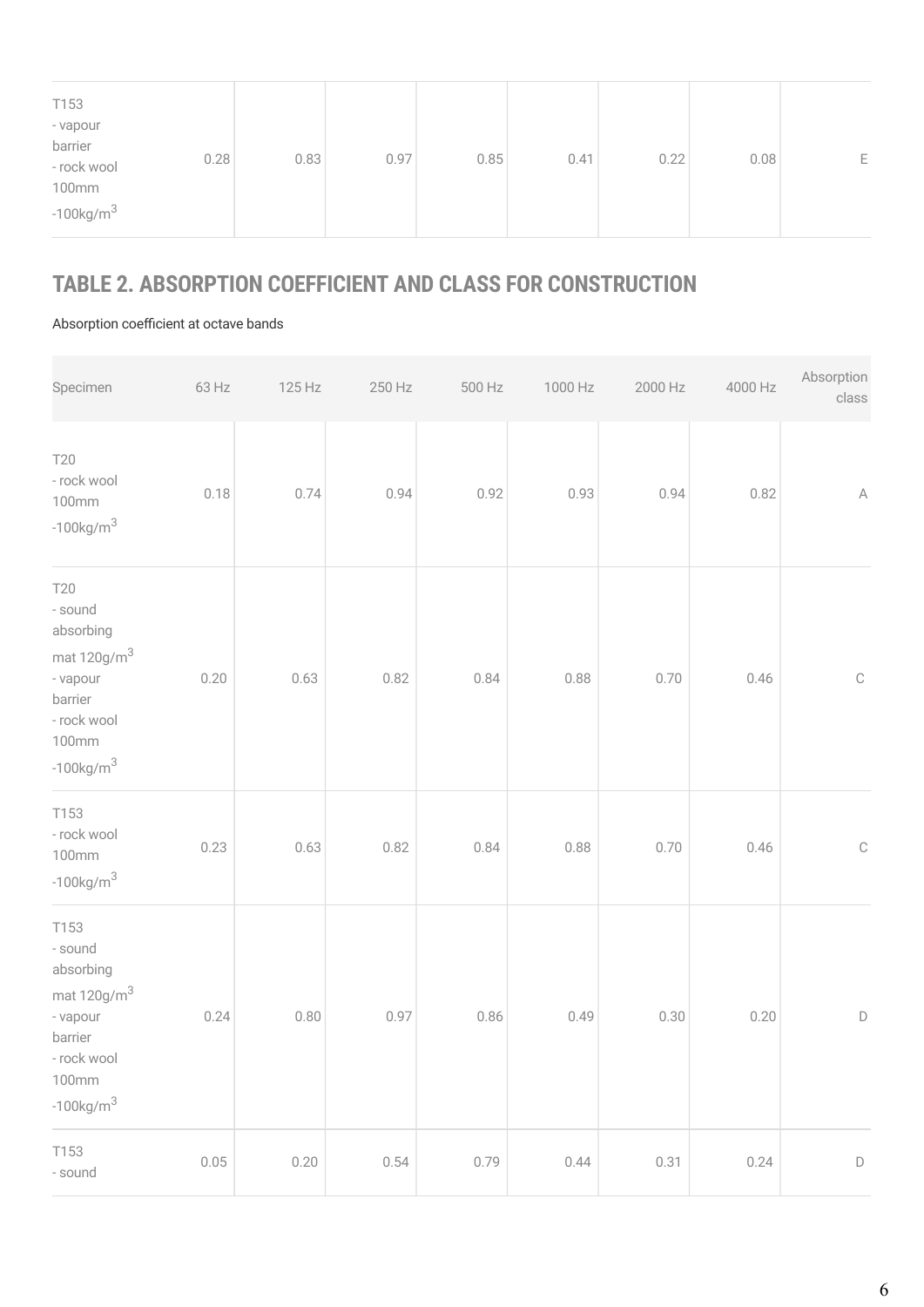| absorbing          |  |  |  |  |
|--------------------|--|--|--|--|
| mat $120$ g/m $^3$ |  |  |  |  |
| - sound            |  |  |  |  |
| absorbing          |  |  |  |  |
| mat $120$ g/m $^3$ |  |  |  |  |
| - vapour           |  |  |  |  |
| barrier            |  |  |  |  |
| $-$ EPS 60S        |  |  |  |  |
| Roof 100mm         |  |  |  |  |
|                    |  |  |  |  |

#### **TABLE 3. ABSORPTION COEFFICIENT AND CLASS FOR CONSTRUCTION**

Absorption coefficient at octave bands

| Specimen                                                                                                            | 63 Hz | 125 Hz | 250 Hz | 500 Hz | 1000 Hz | 2000 Hz | 4000 Hz | Absorption<br>class |
|---------------------------------------------------------------------------------------------------------------------|-------|--------|--------|--------|---------|---------|---------|---------------------|
| T153<br>- rock wool<br>50mm-150kg/<br>$\rm m^3$<br>- vapour<br>barrier<br>- rock wool<br>50mm<br>$-110$ kg/m $^{3}$ | 0.20  | 0.69   | 0.79   | 0.77   | 0.45    | 0.29    | 0.26    | D                   |

#### **MATERIAL CHARACTERISTICS FOR SPECIMEN LAYERS**

- Ruukki trapezoidal profile
- Vapour barrier (0.25mm, 170g/m<sup>2</sup>)
- Mineral wool description given for every specimen in the tables
- EPS 60S Roof  $(15\text{kg/m}^3)$

### **INTRODUCTION TO RUUKKI ROOF SENSOR SYSTEM ROOF SENSOR**

The purpose and aim of the Ruukki® Roof Sensor System is to measure and visualize the snow load on roofs constructed with Ruukki load bearing sheets. The system provides valuable information for safety and management decisions concerning the building. It's accessory for all Ruukki load bearing sheets and is available for new and old roofs that have access to the lower surface of the sheeting. The system is easy to install and use and there is no need for further monthly service fees.

Following corner stones are needed in the system

1. In structural design, [Ruukki's POIMU roof dimensioning program](https://software.ruukki.com/PublishedService?file=page&pageID=9&itemcode=1-1-3-1) must be used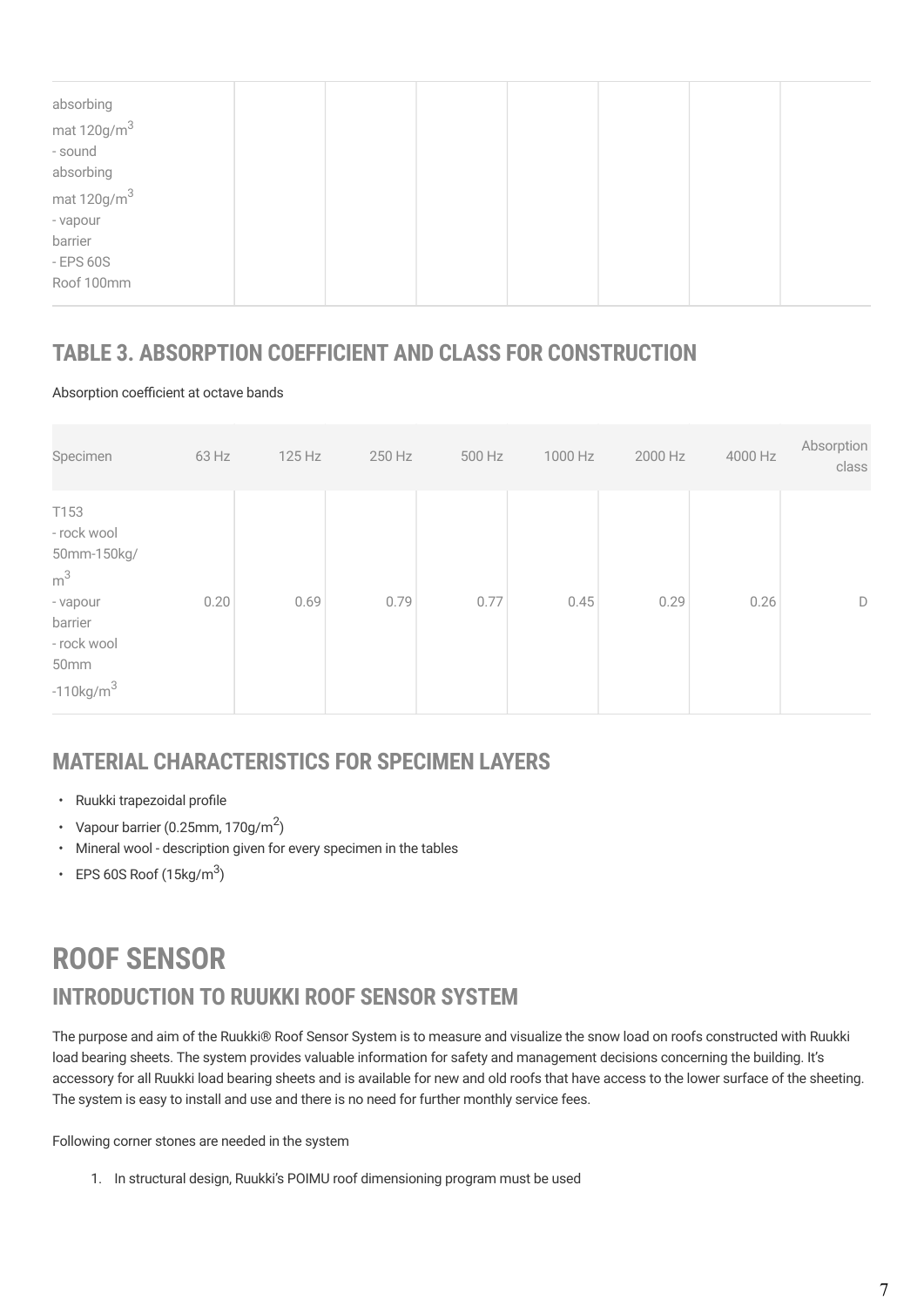- 2. Ruukki Roof Sensors location must be defined by the structural designer and sensors appropriately fitted by the installer
- 3. The parameters needed in system configuration are defined in POIMU program

After the sensors installation and system configuration, the system gives warnings when designers defined characteristic snow load level have been reached. Further warnings will be given well before load bearing sheeting is approaching its ultimate capacity. Warnings are given by visual light on the roof level and through user interface in web pages in a local network.

#### **DOCUMENTATION**



**02 APR, 2019** [Ruukki Roof Sensor users guide](https://cdn.ruukki.com/docs/default-source/b2b-documents/load-bearing-sheets/roof-sensor/ruukki_roof_sensor_users_guide_en.pdf?sfvrsn=42d3ab85_4) PDF, 218.54 KB



**02 APR, 2019** [Ruukki Roof Sensor installation instruction](https://cdn.ruukki.com/docs/default-source/b2b-documents/load-bearing-sheets/roof-sensor/ruukki-roof-sensor_installation_instruction_en_02042019.pdf?sfvrsn=63dcab85_14) PDF, 2.87 MB



**27 NOV, 2018** [Ruukki Roof Sensor infographic](https://cdn.ruukki.com/docs/default-source/b2b-documents/load-bearing-sheets/roof-sensor/ruukki_roof_sensor_infographic_en.pdf?sfvrsn=6817e685_12) PDF, 544.66 KB



**27 NOV, 2018** [Ruukki Roof Sensor positioning table](https://cdn.ruukki.com/docs/default-source/b2b-documents/load-bearing-sheets/roof-sensor/ruukki-roof-sensor-positioning-table.docx?sfvrsn=8916e685_16) DOCX, 94.76 KB

### **ACCESSORIES**

Accessories for load bearing sheets include e.g. flashings, fasteners, gaskets and sealing flanges. These accessories ensure fast assembly, fastening reliability, joint tightness.



**15 SEP, 2016** [Profiled sheets and purlins accessories](https://cdn.ruukki.com/docs/default-source/b2b-documents/load-bearing-sheets/en_profiled_sheets_and_purlins_accessories_11_2016-(1).pdf?sfvrsn=71e8f84_38) PDF, 4.80 MB

## **DESIGN TOOLS**

To make both architectural and structural design work easier, with accurate product information in 3D form, we offers a selection of CAD / BIM -objects and software tools, to be downloaded from the Software Toolbox portal.

#### **READY MODELLED BIM OBJECTS**

[Download objects for ArchiCAD](https://software.ruukki.com/PublishedService?file=&pageID=3&action=view&groupID=330&OpenGroups=330) [Download objects for Revit](https://software.ruukki.com/PublishedService?file=&pageID=3&action=view&groupID=336&OpenGroups=336)

### **DIMENSIONING SOFTWARE POIMU**

We offer excellent dimensioning software, Poimu, which allows you to optimise product choice according to the Eurocode. Simply by defining some basic input data you can select a load-bearing sheet for their needs from Ruukki's selection. This quick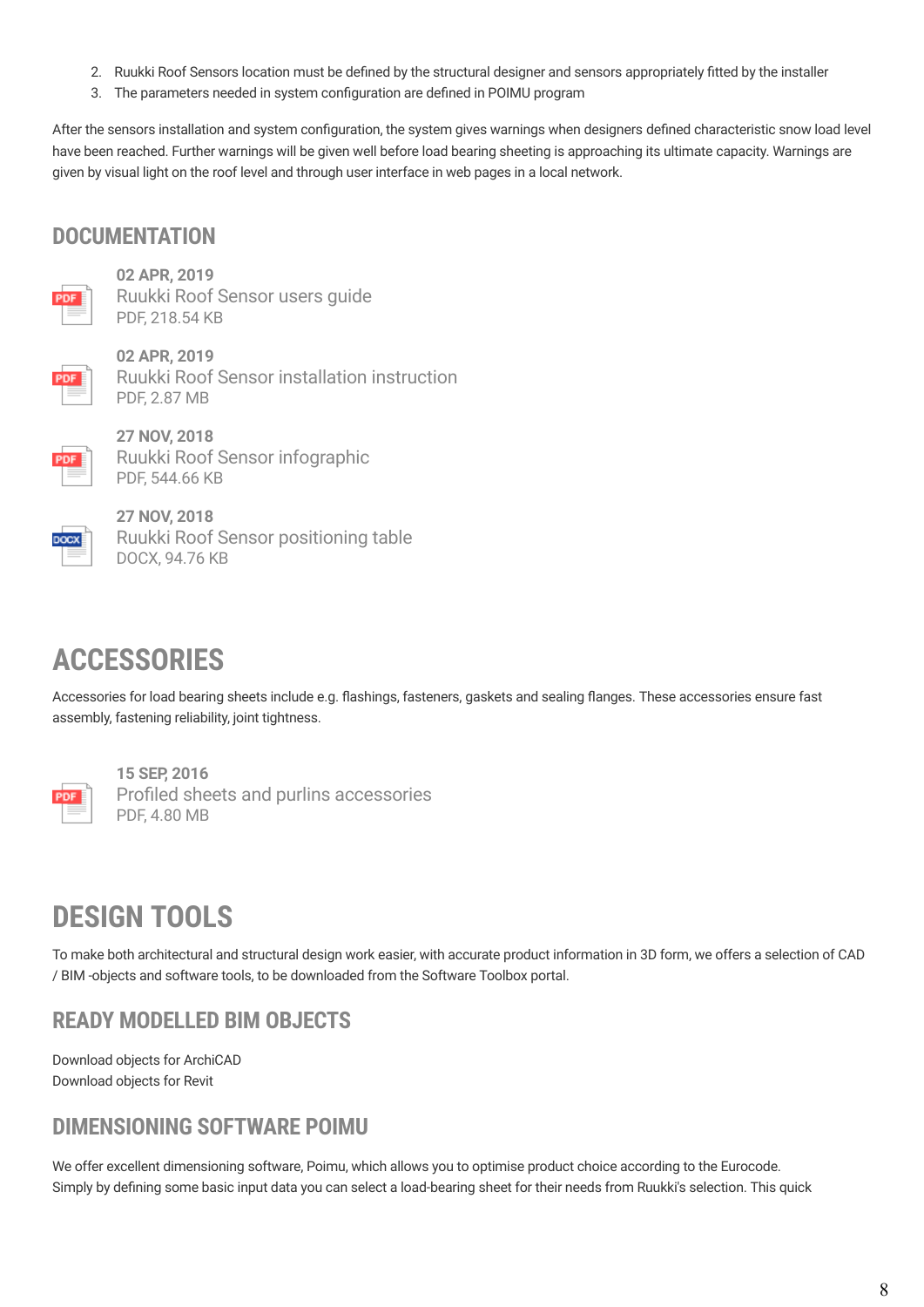optimisation tool covers 1-, 2-span and continuous structures and gives the exact solution as to what sheet should be used, as well as its length.

[Download Poimu](http://software.ruukki.com/PublishedService?file=page&pageID=9&itemcode=1-1-3-1)

### **DETAIL DRAWING (.DWG)**



**06 MAY, 2016** [Ruukki load-bearing sheet drawings](https://cdn.ruukki.com/docs/default-source/b2b-documents/load-bearing-sheets/load-bearing-sheets/ruukki-load-bearing-sheet-drawings.zip?sfvrsn=fd63f584_20) ZIP, 8.47 MB

#### **DETAIL DRAWING (.PDF)**



**06 MAY, 2016** [Ruukki\\_load-bearing\\_sheet-drawings](https://cdn.ruukki.com/docs/default-source/b2b-documents/load-bearing-sheets/load-bearing-sheets/ruukki_load-bearing_sheet-drawings.pdf?sfvrsn=1463f584_20) PDF, 7.01 MB

### **ASSEMBLY INSTRUCTIONS INSTRUCTIONS**

Assembly instructions document includes information about:

- Packing
- Transportation and unloading
- Storing
- Assembling.



**06 MAY, 2016** [Ruukki-user-manual-for-lifting-tool](https://cdn.ruukki.com/docs/default-source/b2b-documents/load-bearing-sheets/load-bearing-sheets/ruukki-user-manual-for-lifting-tool.pdf?sfvrsn=7c63f584_16) PDF, 1.98 MB



**06 MAY, 2016** [Ruukki-load-bearing-sheet-anticondence-storage-instructions](https://cdn.ruukki.com/docs/default-source/b2b-documents/load-bearing-sheets/load-bearing-sheets/ruukki-load-bearing-sheet-anticondence-storage-instructions.pdf?sfvrsn=5863f584_18) PDF, 232.57 KB



**06 MAY, 2016**

[Ruukki load-bearing profiled sheet installation instructions 11\\_2019](https://cdn.ruukki.com/docs/default-source/b2b-documents/load-bearing-sheets/load-bearing-sheets/ruukki-load-bearing-profiled-sheet-installation-instructions.pdf?sfvrsn=4a63f584_18) PDF, 902.88 KB

## **CERTIFICATES & APPROVALS**

#### **DECLARATION OF PERFORMANCE**



**11 MAY, 2016**

[Declaration of Performance 12/LBS/VIM - Load bearing products](https://cdn.ruukki.com/docs/default-source/b2b-documents/load-bearing-sheets/load-bearing-sheets/declaration-of-performance-vimpeli-lbs.pdf?sfvrsn=d5d8f584_24)